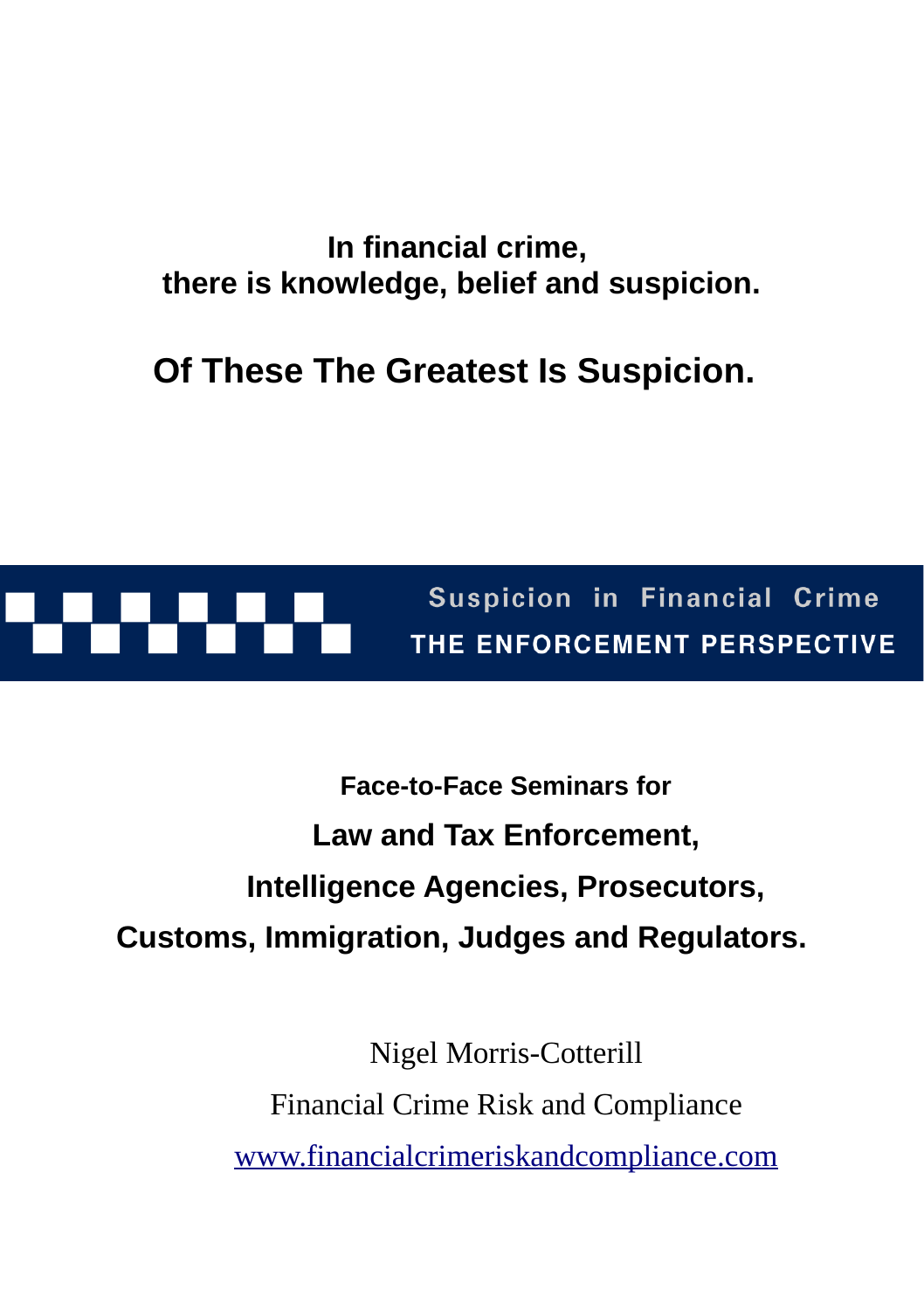Suspicion in relation to financial crime is different to suspicion in almost all other crime.

Across the world, suspects are arrested with a form of caution that starts ″you are arrested on suspicion of….″ In this case, the person that is suspicious is the arresting officer.

In the vast majority of crimes, that suspicion arises from demonstrable facts, often with physical evidence.

To put it brutally, it's easy to assess the evidential value of a weapon with the victim's blood and the suspect's fingerprints.

That is, of course, not the case in relation to financial crime.



In financial crime there is evidence: there are money trails, there are assets that are beyond a person's known means to acquire. But the evidence is not tangible: a prosecutor can't produce it with a flourish and tell a jury ″this is the implement that was used.″ Well, he could, but a spreadsheet doesn't have quite the same impact as a bloody knife.

That is why there is a discrete investigative skill, with specialised training, of financial investigation and presenting the evidence produced. That's not what this course is about.

**This course is about the three words that are at the heart of prosecution for financial crime: knowledge, belief and suspicion and, in particular, suspicion.**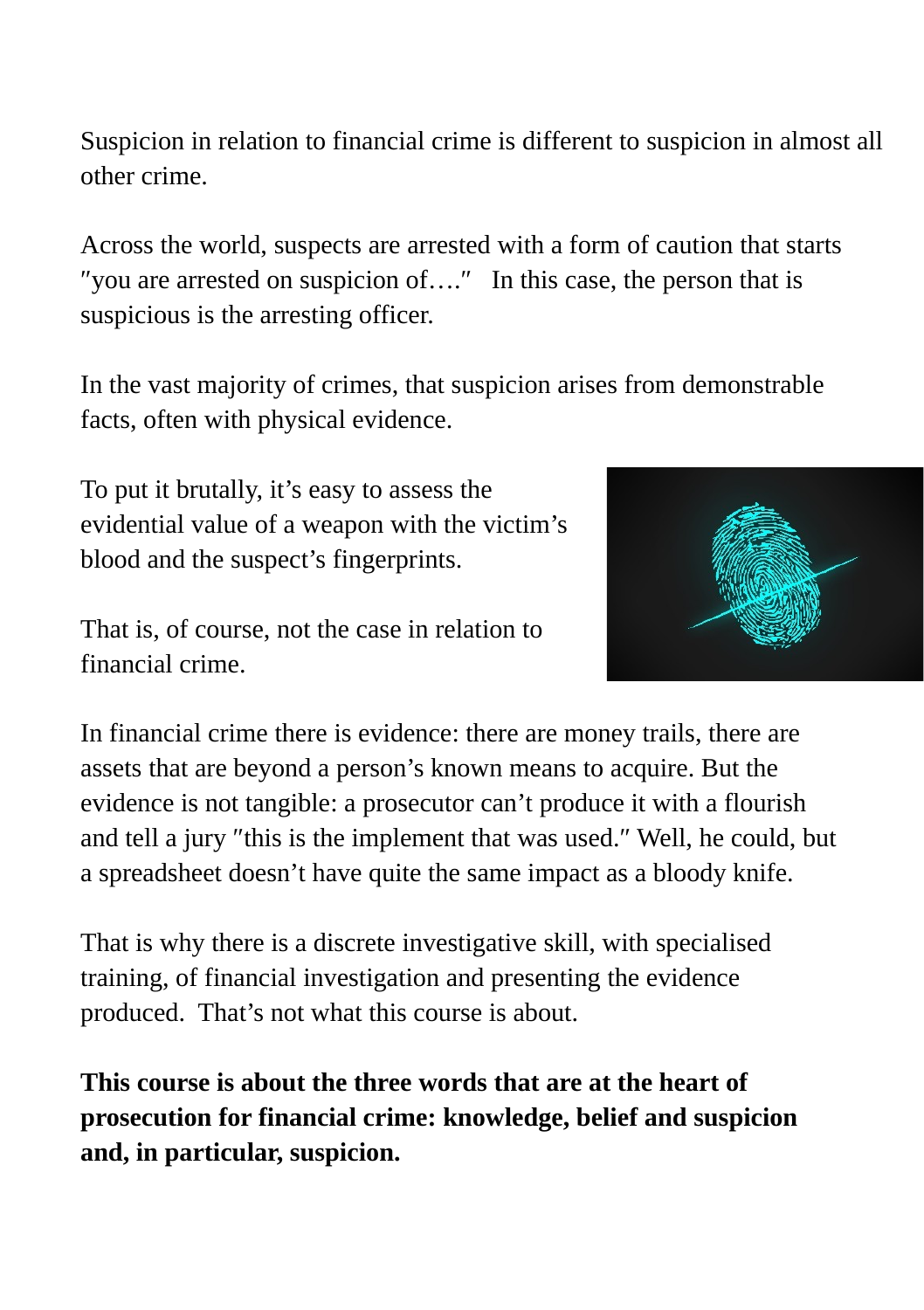# Why suspicion is so important

Suspicion is the base standard upon which knowledge and belief are founded.

It is also the most difficult to understand, the least defined in jurisprudence and the most debated, albeit obliquely, in everything from astronomy to astrology, from religion to sociology, from



philosophy to psychology and more.

Why is something so fundamental so difficult to understand?

It's because until I published research into the subject, no one had undertaken a comprehensive review of what suspicion is, how and why it is formed, how and why it is not formed and why those who form suspicion fail to act as required.

And it's not easy because we are messing about inside the mind of the individual, looking for something that allows us an ″aha″ moment that says ″he was suspicious but he didn't act appropriately″ or, often, ″so that's why he wasn't suspicious when I would have been.″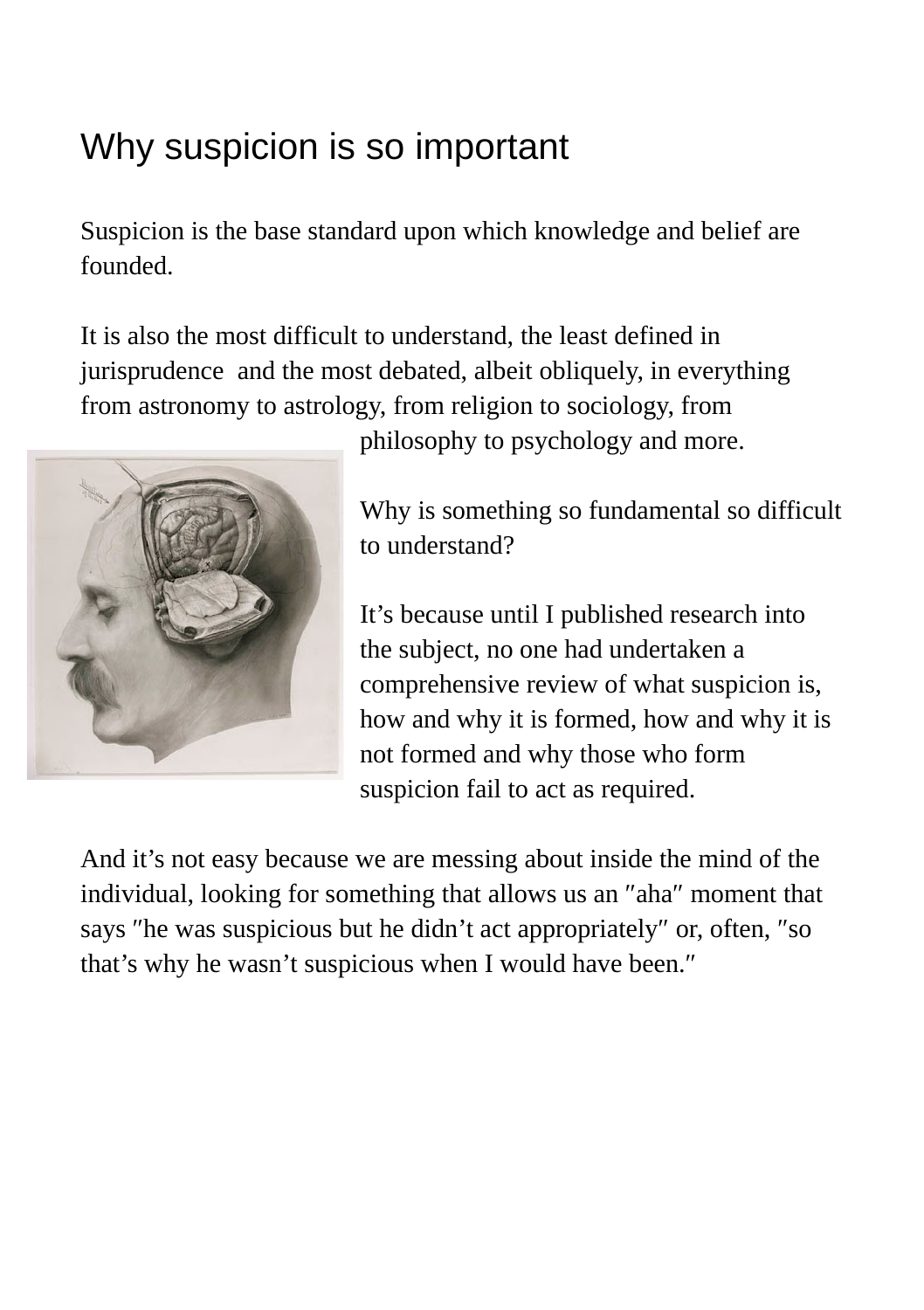## Whose suspicion are we dealing with?

In relation to financial crime, the offence often involves suspicion held by the suspect.

As a result, increasingly, police and other investigators are required to assess whether a person held suspicions and failed to act on them.

The suspicions in this class often do not relate to any form of physical evidence. There is no dented car with paint from a different vehicle on the bumper.

This class is that of financial crime. It includes bribery, corruption, fraud, money laundering and financing future crime including terrorist financing.

In many ways, the person being questioned will be a victim, a witness and a suspect, all at the same time, all in relation to the same conduct.

You may be interviewing a victim of an online laundering scam, a compromised bank clerk or a branch



manager who knew the a local builder wasn't declaring some of his income for tax.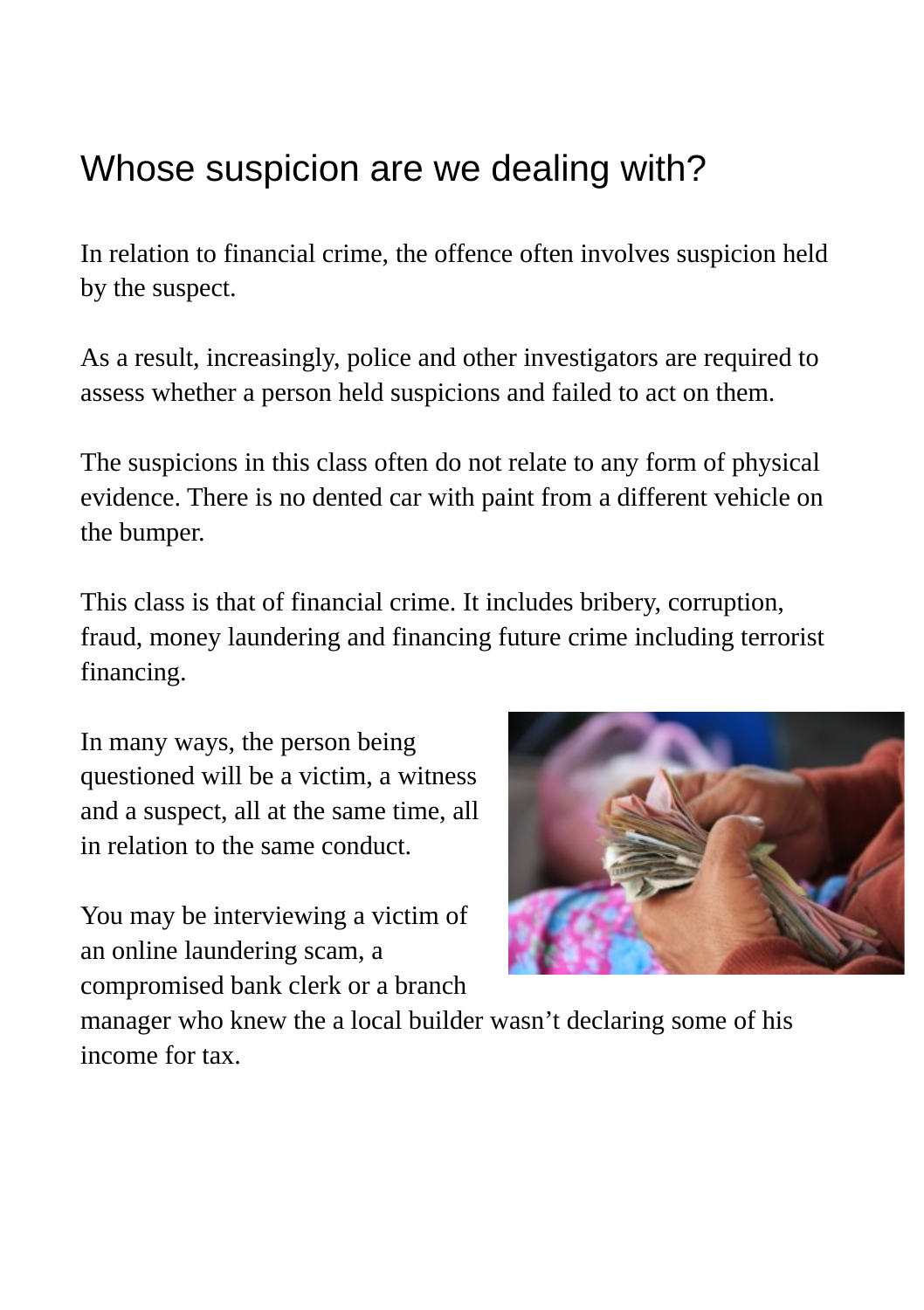Facts will be ascertained with reference to intelligence, information and data and all of these are subject to interpretation. That's why laws use the word ″reasonable cause….″

If we take, as an example, the offence of money laundering, the most common definitions include

a) that a person knowing or believing ….″

b) that a person knowing or having reasonable cause to suspect...″

Knowing, believing and suspecting are degrees of the same state of mind.

For a conviction to result, it is necessary to establish

a) that a person did in fact know; or

- b) did in fact believe; or
- c) did in fact suspect; or

d) that there were grounds to believe, know or suspect but the suspect did not do so and that those grounds were ″reasonable.″

There are many, many reasons why people do not form e.g. suspicion when it appears reasonable to do so.

These include

- a) cultural
- b) familiarity
- c) choose not to.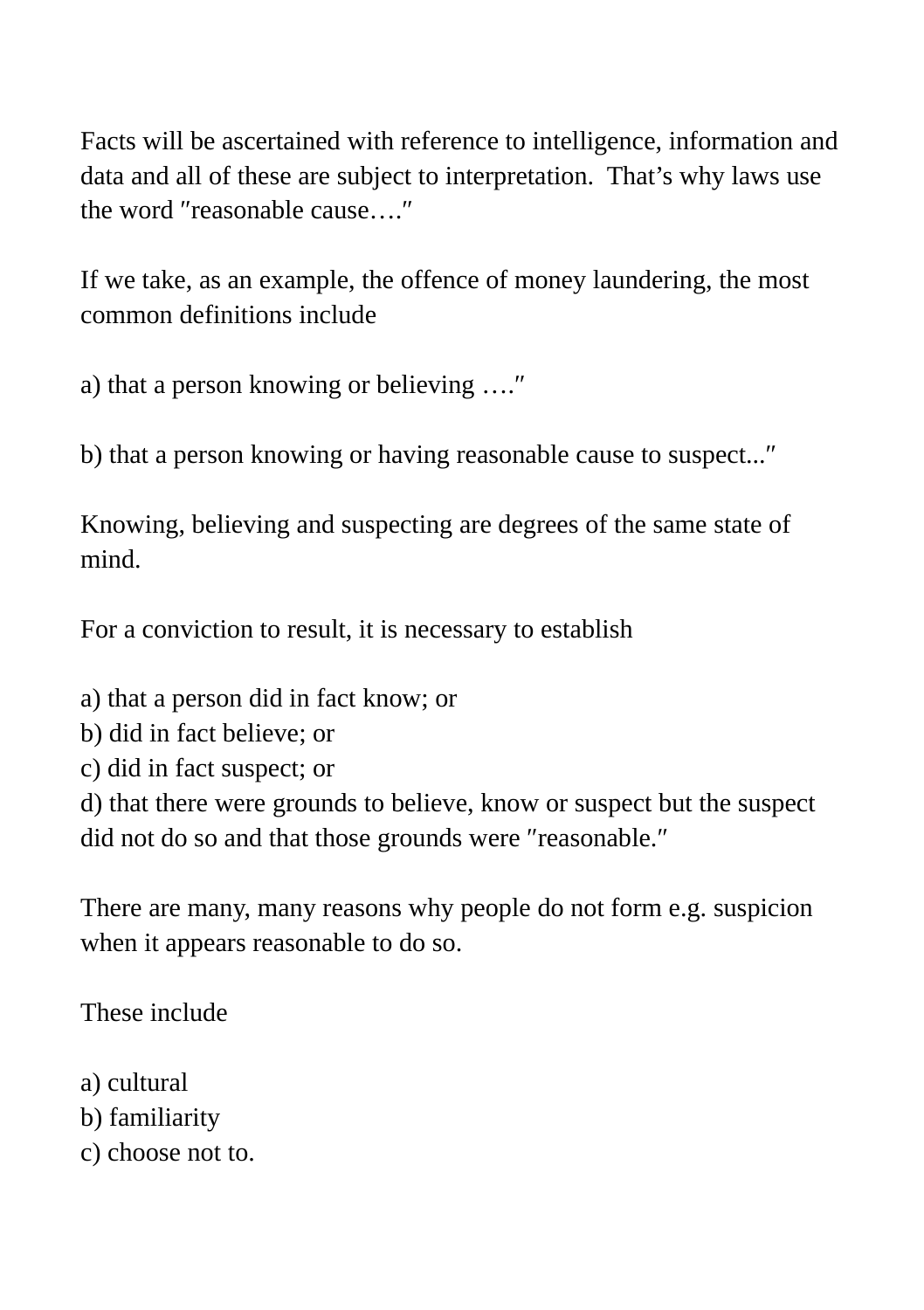To reach a conviction is a long and complex process.

The initial investigating officer must satisfy one layer of bureaucracy after another that there is

a) a case to answer; and b) a case that can be won; and c) that the case deserves the allocation of resources as against other deserving cases.





did act, or should have acted, on the mind of an individual.

Investigating officers need to know

- a) how people form suspicion;
- b) why people form suspicion;
- c) why people fail to form suspicion; and
- d) why, if they do form suspicion, people don't act on it.

The range of factors that affect these questions is immense.

It is the fact, mentioned above, that a person being interviewed can, in the same investigation, even within the same interview, be a victim, a witness or a suspect that increases the complexity.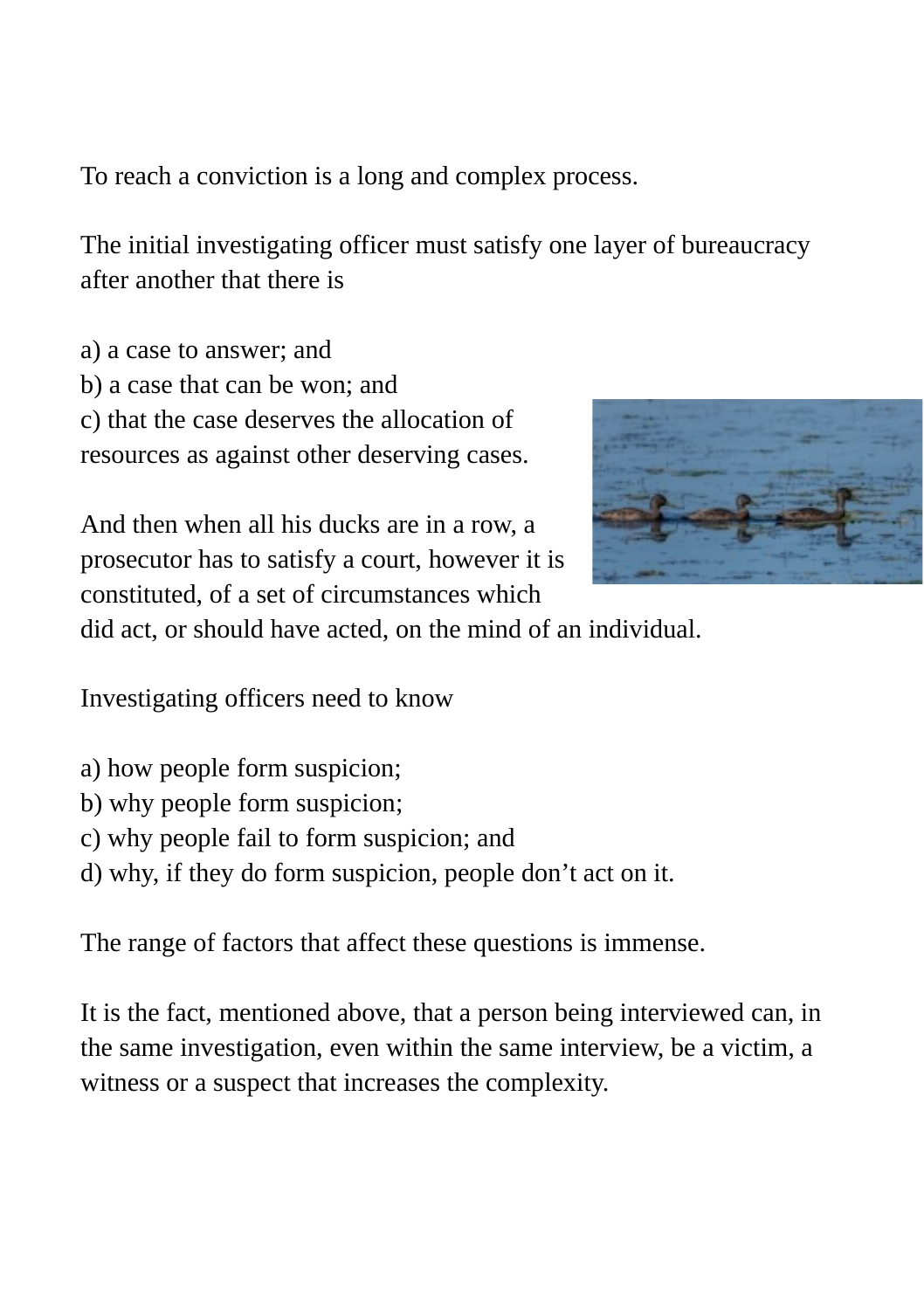### **Who will benefit from this course?**

The course is for all those who must understand suspicion formed, or not formed, by persons subject to the criminal law relating to money laundering, terrorist financing, bribery, corruption and other financial crimes.

That includes:

police and revenue officers conducting investigations

 $\Box$  regulators of financial institutions and professions which are required to assess whether regulated persons and/or their staff did in fact, or should have, identified suspicious activity and acted as required by law and regulation

 $\Box$  Judges who, when sitting alone or when directing a jury, are required to understand and explain reasonable cause for suspicion and, therefore, to understand and explain suspicion and, of course, the related topic of wilful blindness

Prosecutors: for all of the above reasons.